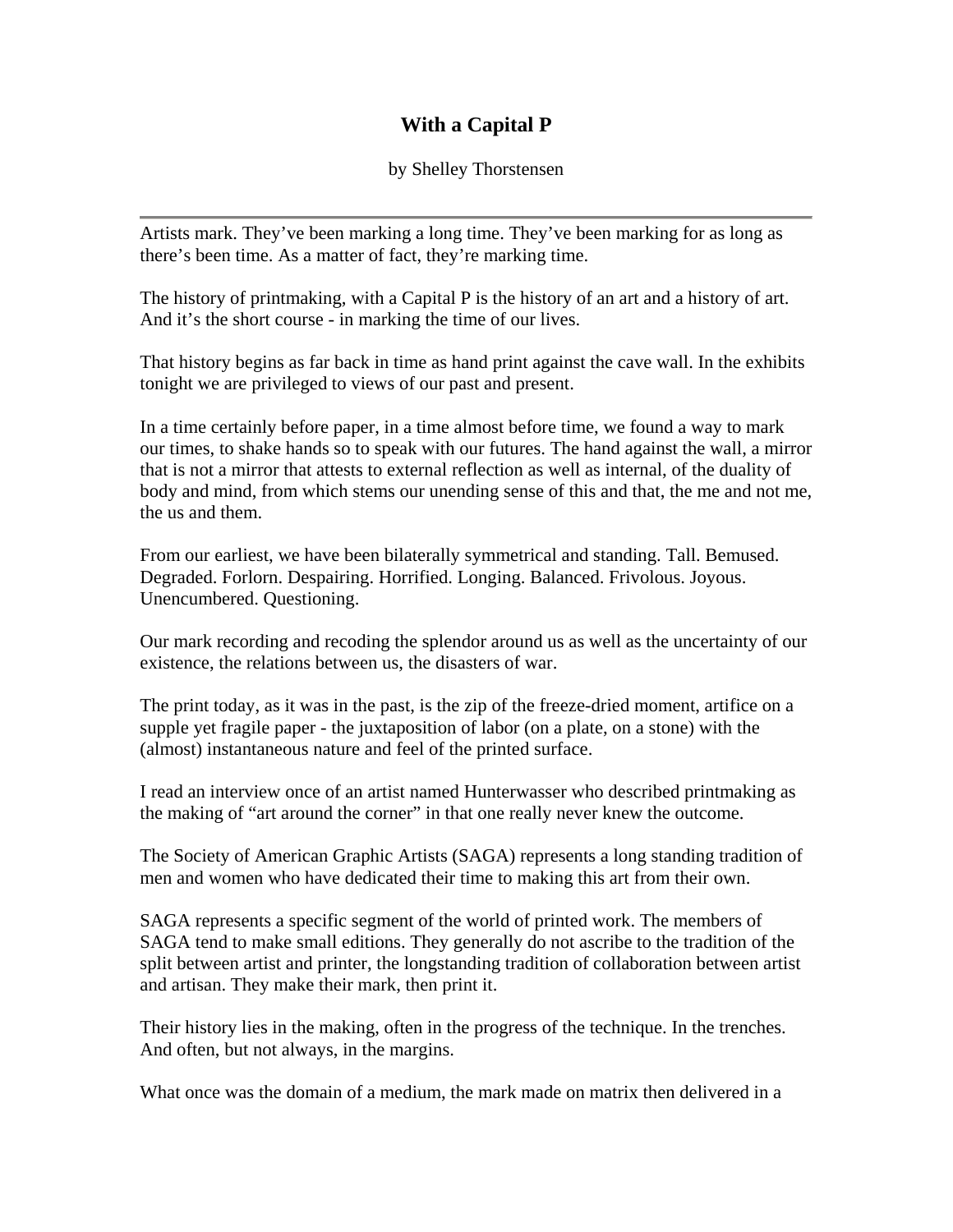perceptibly seamless manner, just below our visual threshold for recognition of duplicity and duplicate is now only one possible outcome.

There is new license and we've agreed to the terms. The results are brilliant, brought to us here in the later works of the historical exhibit starting with a giant like Rauschenberg.

We layer now, everywhere - in fashion, in furnishings, in meaning, in prints, and most notably in Photoshop. In all walks, we have all begun to speak a language once the territory of the "traditional print".

We speak the language of the separate and specifically non-linked nature of shape vs color vs contrast vs saturation vs placement vs texture and so on, now each with seemingly endless permutations.

This basic binary code is the structural core of Printmaking (black and white, here or not here) in both the perceptual and conceptual. While all around us may feel like chaos, like the concurrent theory of our time, printmakers still record, marking existence in relative bit by bit, on the scale of the individual marking time.

Bit by bit. Whether it is line by engraved line, or pixel by pixel, this is no simple draughtsman's tool. Prints have always changed the way we depict and the way we perceive. Nowadays, in this age, it may be that our hands no longer move as our eye moves, in a tactile way. Now, we might be moving in constructs.

We move through the idea of moving. Now, we can no longer consider in the same way the fall of light on a surface, or description through line-weight alone. We're not jaded to our past, we're just different.

And to compound issues, currently there is has been a proliferation of the purely digital print – where the output is inkjet from Epson.

"Traditional printmaking" with the inclusion of the digital within its traditional output of intaglio, lithograph, silkscreen, now stands in the cross hairs.

All new technologies are first and foremost of our making and then make things complicated, gloriously difficult. It begs question of the printmaker and taunts that one better know what one is doing.

For example, it asks to know this difference: there is Hayter's push of the burin to engrave, and the sweep of the Dremel that is reminiscent of the everyday mouse. They may seem subtle differences. But, these differences are about the feel of things.

So, once again technology begs feeling. This is our new generations' mottled concern over less recent arguments of integrated space vs cutouts as even now collage and cut paper both become layered cut and paste.